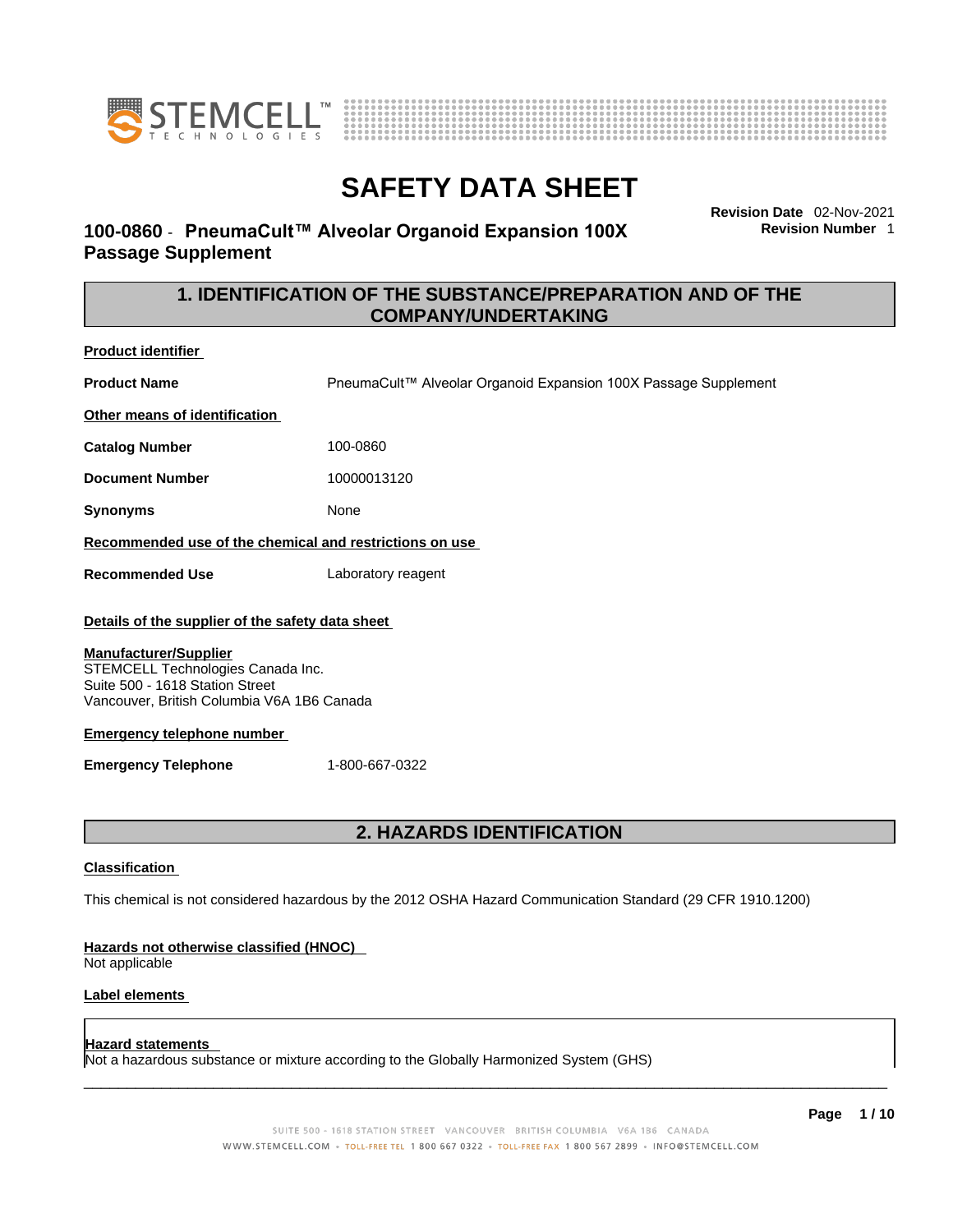



**Revision Number** 1

# \_\_\_\_\_\_\_\_\_\_\_\_\_\_\_\_\_\_\_\_\_\_\_\_\_\_\_\_\_\_\_\_\_\_\_\_\_\_\_\_\_\_\_\_\_\_\_\_\_\_\_\_\_\_\_\_\_\_\_\_\_\_\_\_\_\_\_\_\_\_\_\_\_\_\_\_\_\_\_\_\_\_\_\_\_\_\_\_\_\_\_\_\_ **Revision Date** 02-Nov-2021 **100-0860** - **PneumaCult™ Alveolar Organoid Expansion 100X Passage Supplement**

The product contains no substances which at their given concentration, are considered to be hazardous to health.

**Appearance** Clear **Physical state** Liquid **Odor** No data available

**Other Information** 

Not applicable

**Unknown acute toxicity** 3.27E-06 % of the mixture consists of ingredient(s) of unknown toxicity 3.27E-06 % of the mixture consists of ingredient(s) of unknown acute oral toxicity  $3.27E-06$  % of the mixture consists of ingredient(s) of unknown acute dermal toxicity 3.27E-06 % of the mixture consists of ingredient(s) of unknown acute inhalation toxicity (gas) 3.27E-06 % of the mixture consists of ingredient(s) of unknown acute inhalation toxicity (vapor) 3.27E-06 % of the mixture consists of ingredient(s) of unknown acute inhalation toxicity (dust/mist)

# **3. COMPOSITION/INFORMATION ON INGREDIENTS**

### **Substance**

Not applicable.

## **Mixture**

Not a hazardous substance or mixture according to the Globally Harmonized System (GHS)

\*The exact percentage (concentration) ofcomposition has been withheld as a trade secret.

## **4. FIRST AID MEASURES**

### **Description of first aid measures**

| <b>Inhalation</b>   | Remove to fresh air.                                                                                                    |
|---------------------|-------------------------------------------------------------------------------------------------------------------------|
| Eye contact         | Rinse thoroughly with plenty of water for at least 15 minutes, lifting lower and upper eyelids.<br>Consult a physician. |
| <b>Skin contact</b> | Wash skin with soap and water.                                                                                          |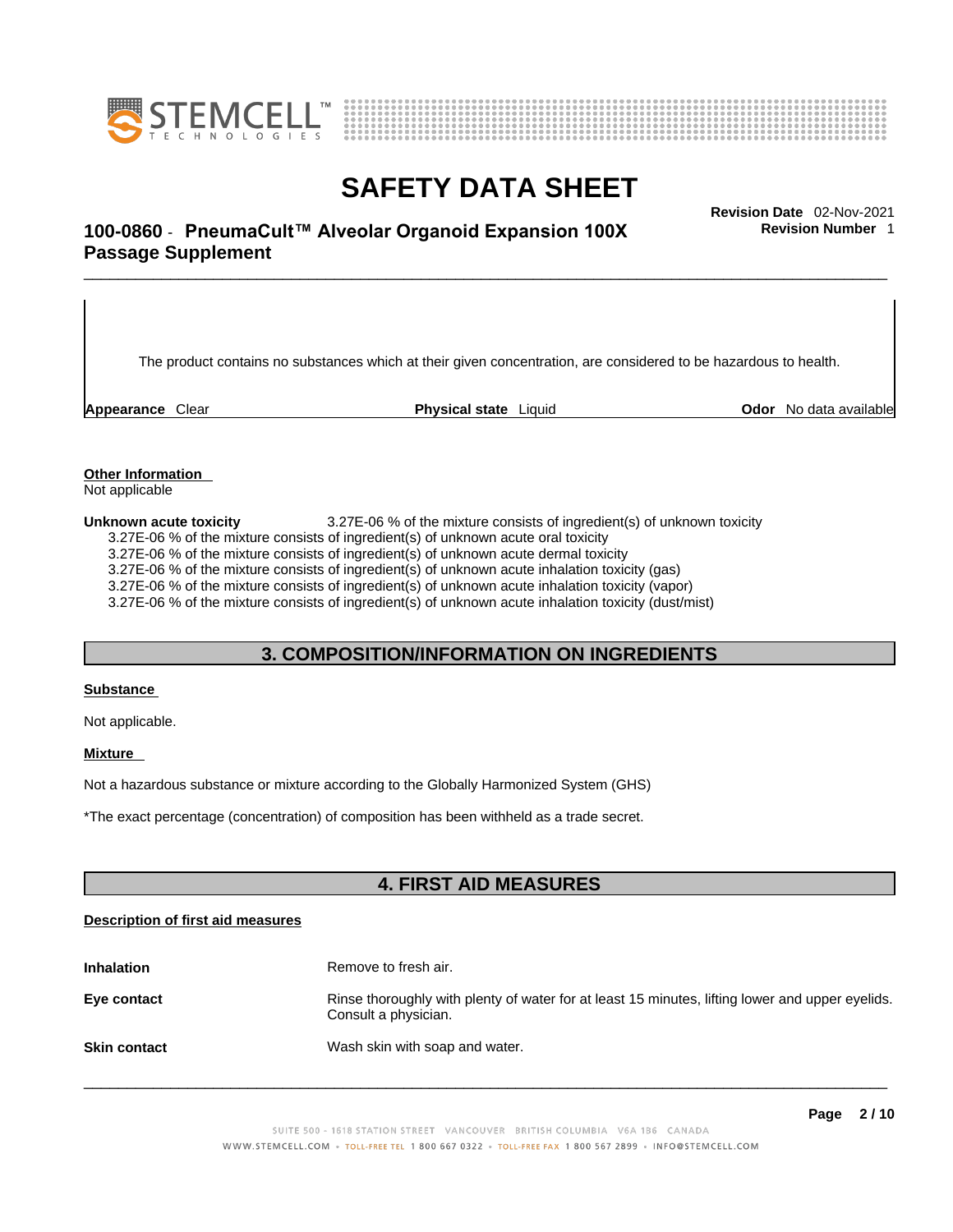



# \_\_\_\_\_\_\_\_\_\_\_\_\_\_\_\_\_\_\_\_\_\_\_\_\_\_\_\_\_\_\_\_\_\_\_\_\_\_\_\_\_\_\_\_\_\_\_\_\_\_\_\_\_\_\_\_\_\_\_\_\_\_\_\_\_\_\_\_\_\_\_\_\_\_\_\_\_\_\_\_\_\_\_\_\_\_\_\_\_\_\_\_\_ **Revision Date** 02-Nov-2021 **100-0860** - **PneumaCult™ Alveolar Organoid Expansion 100X Passage Supplement**

**Ingestion** Clean mouth with water and drink afterwards plenty of water. **Most important symptoms and effects, both acute and delayed Symptoms** No information available. **Indication of any immediate medical attention and special treatment needed Note to physicians** Treat symptomatically. **5. FIRE-FIGHTING MEASURES Suitable Extinguishing Media** Use extinguishing measures that are appropriate to local circumstances and the surrounding environment. **Unsuitable extinguishing media** CAUTION: Use of water spray when fighting fire may be inefficient. **Specific hazards arising from the chemical** No information available. **Explosion data Sensitivity to Mechanical Impact** None. **Sensitivity to Static Discharge** None. **Special protective equipment for fire-fighters** Firefighters should wear self-contained breathing apparatus and full firefighting turnout gear. Use personal protection equipment. **6. ACCIDENTAL RELEASE MEASURES** 

**Personal precautions, protective equipment and emergency procedures Personal precautions** Ensure adequate ventilation. **Environmental precautions Environmental precautions** See Section 12 for additional Ecological Information. **Methods and material for containment and cleaning up Methods for containment** Prevent further leakage or spillage if safe to do so.

 $\_$  ,  $\_$  ,  $\_$  ,  $\_$  ,  $\_$  ,  $\_$  ,  $\_$  ,  $\_$  ,  $\_$  ,  $\_$  ,  $\_$  ,  $\_$  ,  $\_$  ,  $\_$  ,  $\_$  ,  $\_$  ,  $\_$  ,  $\_$  ,  $\_$  ,  $\_$  ,  $\_$  ,  $\_$  ,  $\_$  ,  $\_$  ,  $\_$  ,  $\_$  ,  $\_$  ,  $\_$  ,  $\_$  ,  $\_$  ,  $\_$  ,  $\_$  ,  $\_$  ,  $\_$  ,  $\_$  ,  $\_$  ,  $\_$  ,

**Revision Number** 1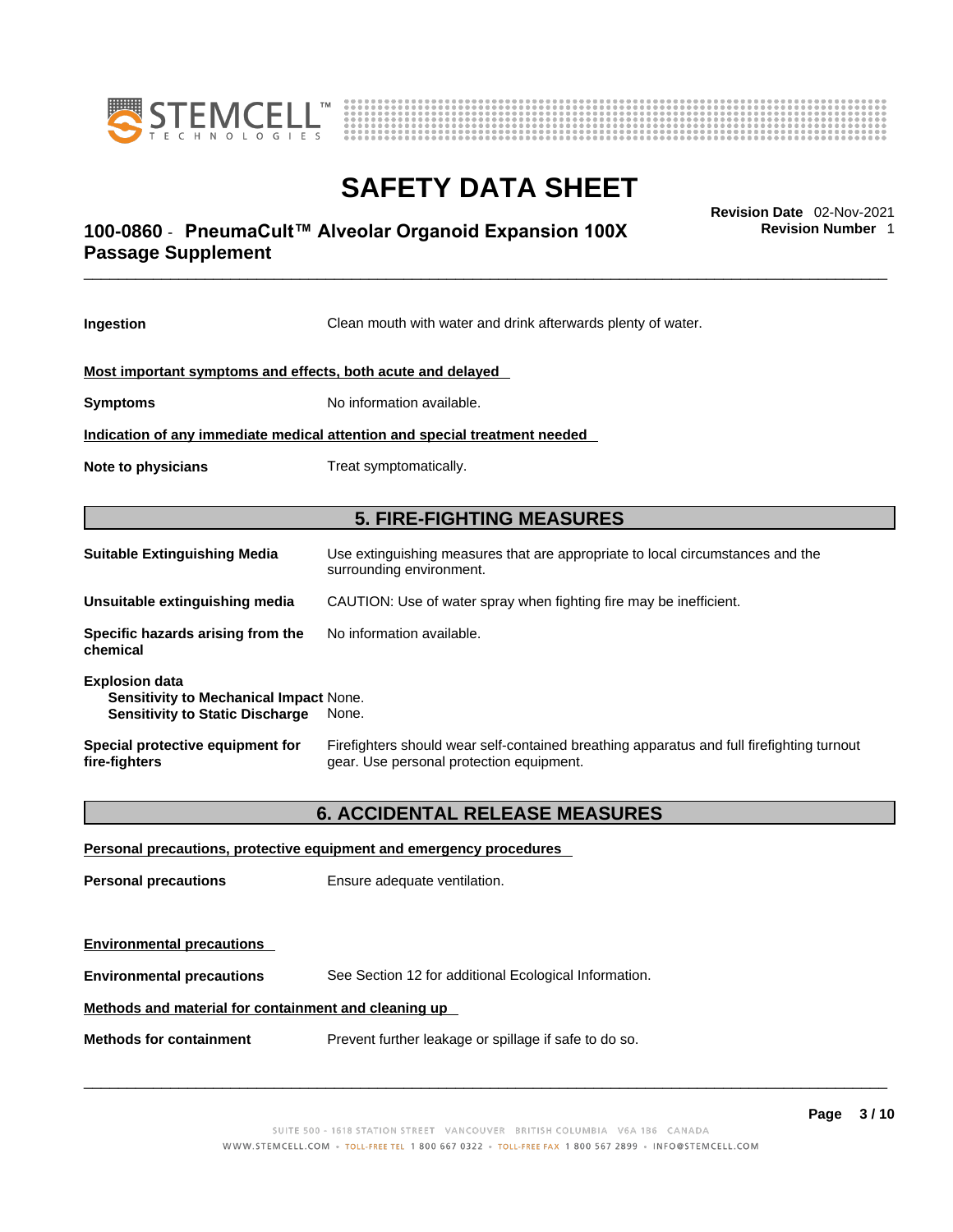



**Revision Number** 1

# \_\_\_\_\_\_\_\_\_\_\_\_\_\_\_\_\_\_\_\_\_\_\_\_\_\_\_\_\_\_\_\_\_\_\_\_\_\_\_\_\_\_\_\_\_\_\_\_\_\_\_\_\_\_\_\_\_\_\_\_\_\_\_\_\_\_\_\_\_\_\_\_\_\_\_\_\_\_\_\_\_\_\_\_\_\_\_\_\_\_\_\_\_ **Revision Date** 02-Nov-2021 **100-0860** - **PneumaCult™ Alveolar Organoid Expansion 100X Passage Supplement**

| Methods for cleaning up                | Pick up and transfer to properly labeled containers.                                 |
|----------------------------------------|--------------------------------------------------------------------------------------|
| <b>Prevention of secondary hazards</b> | Clean contaminated objects and areas thoroughly observing environmental regulations. |

## **7. HANDLING AND STORAGE**

| Advice on safe handling   | Handle in accordance with good industrial hygiene and safety practice.              |
|---------------------------|-------------------------------------------------------------------------------------|
|                           | Conditions for safe storage, including any incompatibilities                        |
| <b>Storage Conditions</b> | Store in accordance with information listed on the Product Information Sheet (PIS). |

## **8. EXPOSURE CONTROLS/PERSONAL PROTECTION**

### **Control parameters**

**Precautions for safe handling**

**Exposure Limits** This product, as supplied, does not contain any hazardous materials with occupational exposure limits established by the region specific regulatory bodies.

### **Appropriate engineering controls**

| <b>Engineering controls</b> | Showers              |
|-----------------------------|----------------------|
|                             | Eyewash stations     |
|                             | Ventilation systems. |

**Individual protection measures, such as personal protective equipment Eye/face protection** No special protective equipment required. **Skin and body protection** No special protective equipment required. **Respiratory protection** No protective equipment is needed under normal use conditions. If exposure limits are exceeded or irritation is experienced, ventilation and evacuation may be required. **General hygiene considerations** Handle in accordance with good industrial hygiene and safety practice.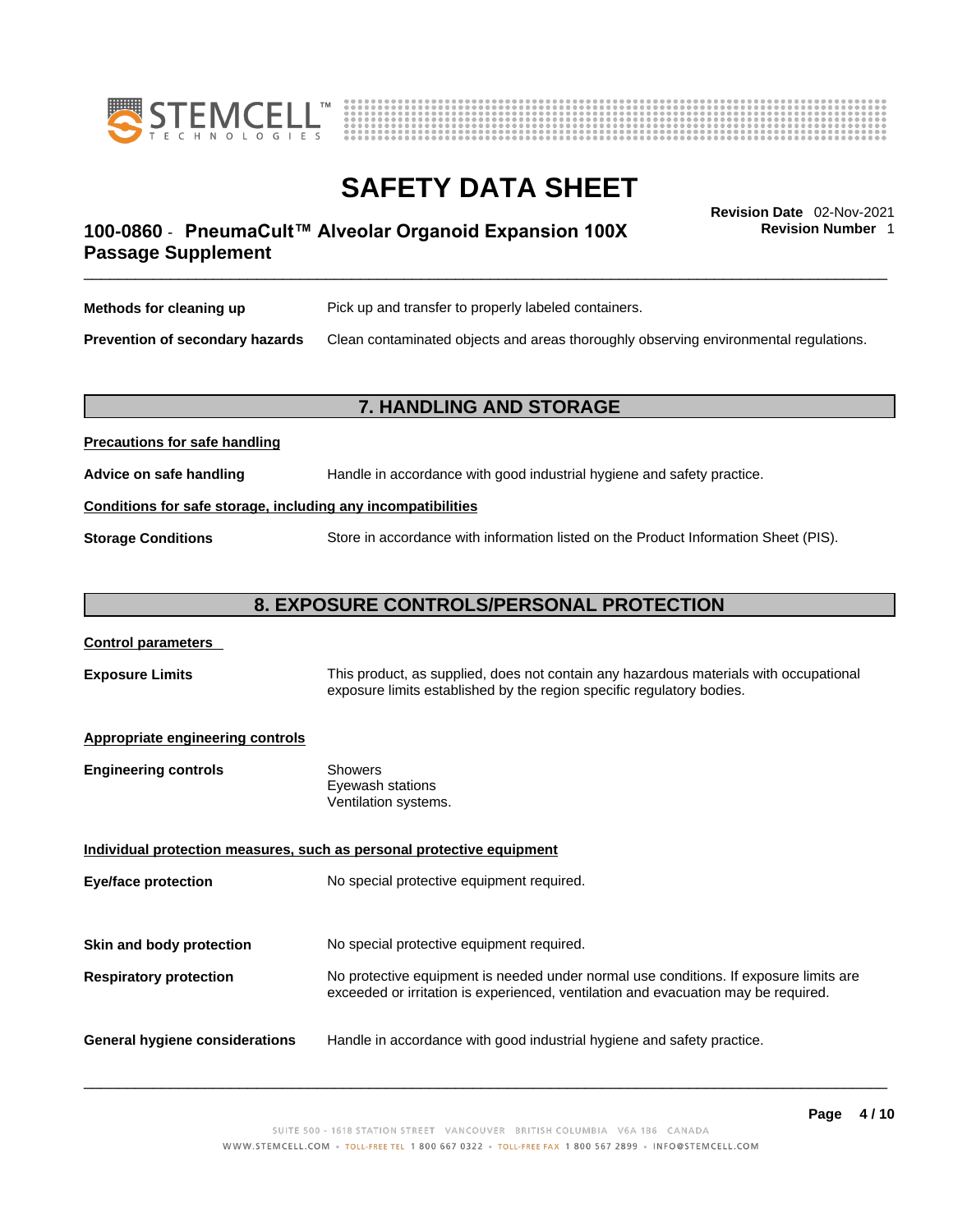



# \_\_\_\_\_\_\_\_\_\_\_\_\_\_\_\_\_\_\_\_\_\_\_\_\_\_\_\_\_\_\_\_\_\_\_\_\_\_\_\_\_\_\_\_\_\_\_\_\_\_\_\_\_\_\_\_\_\_\_\_\_\_\_\_\_\_\_\_\_\_\_\_\_\_\_\_\_\_\_\_\_\_\_\_\_\_\_\_\_\_\_\_\_ **Revision Date** 02-Nov-2021 **100-0860** - **PneumaCult™ Alveolar Organoid Expansion 100X Passage Supplement**

**Revision Number** 1

| 9. PHYSICAL AND CHEMICAL PROPERTIES                   |                                     |                  |  |  |
|-------------------------------------------------------|-------------------------------------|------------------|--|--|
| Information on basic physical and chemical properties |                                     |                  |  |  |
| <b>Physical state</b>                                 | Liquid                              |                  |  |  |
| Appearance                                            | Clear                               |                  |  |  |
| Color                                                 | No information available            |                  |  |  |
| Odor                                                  | No data available                   |                  |  |  |
| Odor threshold                                        | No data available                   |                  |  |  |
| <b>Property</b>                                       | <b>Values</b>                       | Remarks • Method |  |  |
| рH                                                    | No data available                   | None known       |  |  |
| Melting point / freezing point                        | No data available                   | None known       |  |  |
| Boiling point / boiling range                         | No data available                   | None known       |  |  |
| <b>Flash point</b>                                    | No data available                   | None known       |  |  |
| <b>Evaporation rate</b>                               | No data available                   | None known       |  |  |
| <b>Flammability (solid, gas)</b>                      | No data available                   | None known       |  |  |
| <b>Flammability Limit in Air</b>                      |                                     | None known       |  |  |
| <b>Upper flammability limit:</b>                      | No data available                   |                  |  |  |
| Lower flammability limit:                             | No data available                   |                  |  |  |
| Vapor pressure                                        | No data available                   | None known       |  |  |
| <b>Vapor density</b>                                  | No data available                   | None known       |  |  |
| <b>Relative density</b>                               | No data available                   | None known       |  |  |
| <b>Water solubility</b>                               | No data available                   | None known       |  |  |
| Solubility in other solvents                          | No data available                   | None known       |  |  |
| <b>Partition coefficient</b>                          | No data available                   | None known       |  |  |
| <b>Autoignition temperature</b>                       | No data available                   | None known       |  |  |
| <b>Decomposition temperature</b>                      | No data available                   | None known       |  |  |
| <b>Kinematic viscosity</b>                            | No data available                   | None known       |  |  |
| <b>Dynamic viscosity</b>                              | No data available                   | None known       |  |  |
| <b>Explosive properties</b>                           | No data available                   |                  |  |  |
| <b>Oxidizing properties</b>                           | No information available            |                  |  |  |
| <b>Other Information</b>                              |                                     |                  |  |  |
| <b>Softening point</b>                                | No information available            |                  |  |  |
| <b>Molecular weight</b>                               | No information available            |                  |  |  |
| <b>Molecular formula</b>                              | No information available            |                  |  |  |
| <b>VOC Content (%)</b>                                | No information available            |                  |  |  |
| <b>Liquid Density</b>                                 | No information available            |                  |  |  |
| <b>Bulk density</b>                                   | No information available            |                  |  |  |
|                                                       | <b>10. STABILITY AND REACTIVITY</b> |                  |  |  |
|                                                       |                                     |                  |  |  |

**Reactivity No information available.** 

**Chemical stability** Stable under recommended transport or storage conditions.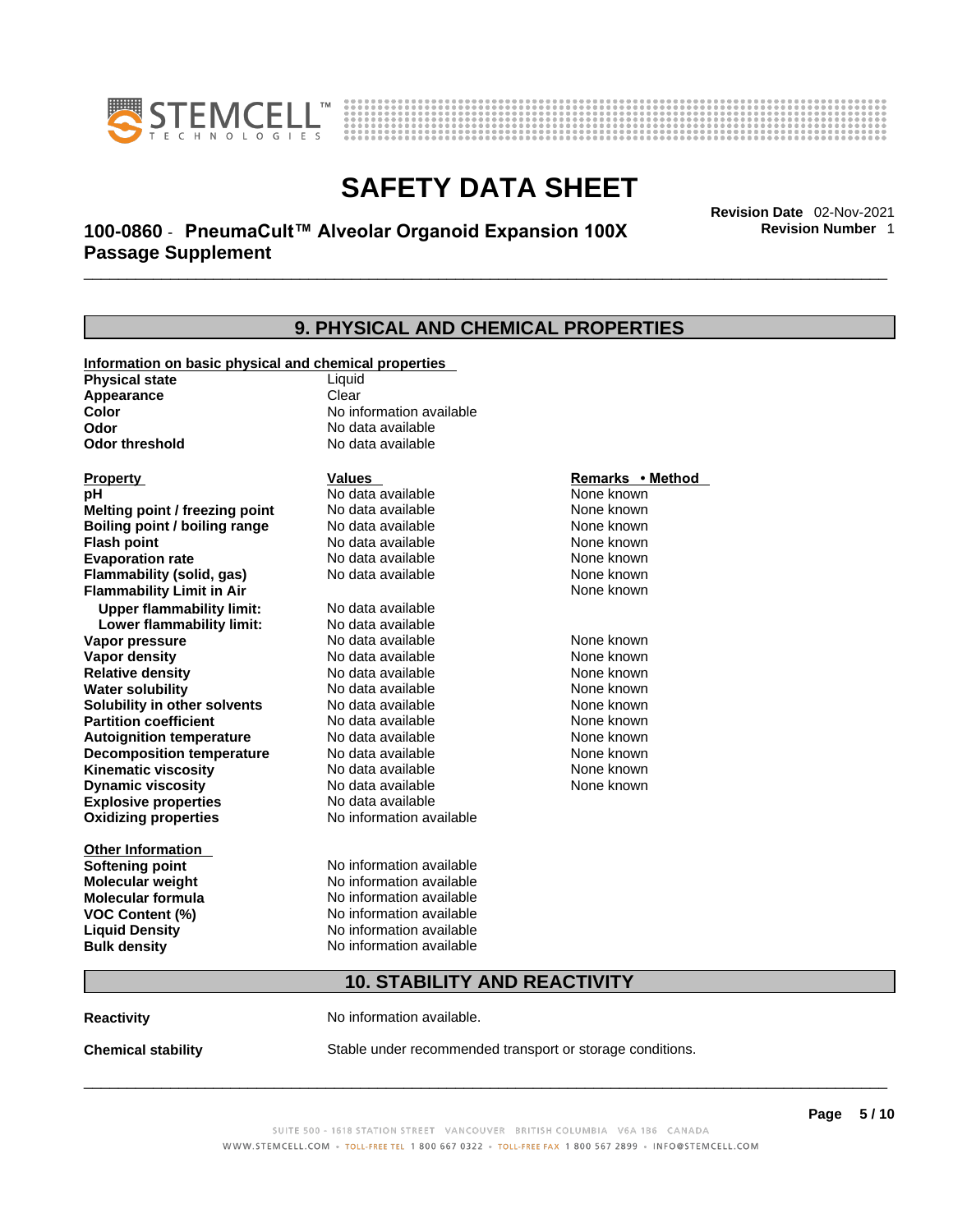



# \_\_\_\_\_\_\_\_\_\_\_\_\_\_\_\_\_\_\_\_\_\_\_\_\_\_\_\_\_\_\_\_\_\_\_\_\_\_\_\_\_\_\_\_\_\_\_\_\_\_\_\_\_\_\_\_\_\_\_\_\_\_\_\_\_\_\_\_\_\_\_\_\_\_\_\_\_\_\_\_\_\_\_\_\_\_\_\_\_\_\_\_\_ **Revision Date** 02-Nov-2021 **100-0860** - **PneumaCult™ Alveolar Organoid Expansion 100X Passage Supplement**

**Revision Number** 1

| <b>Possibility of hazardous reactions</b> None under normal processing. |                                           |
|-------------------------------------------------------------------------|-------------------------------------------|
| <b>Conditions to avoid</b>                                              | None known based on information supplied. |
| Incompatible materials                                                  | None known based on information supplied. |

**Hazardous decomposition products** None known based on information supplied.

# **11. TOXICOLOGICAL INFORMATION**

## **Information on likely routes of exposure**

### **Product Information**

| Ingestion           | Specific test data for the substance or mixture is not available. |
|---------------------|-------------------------------------------------------------------|
| <b>Skin contact</b> | Specific test data for the substance or mixture is not available. |
| Eye contact         | Specific test data for the substance or mixture is not available. |
| <b>Inhalation</b>   | Specific test data for the substance or mixture is not available. |

**Symptoms** No information available.

**Numerical measures of toxicity**

#### **Acute toxicity**

**Unknown acute toxicity** 3.27E-06 % of the mixture consists of ingredient(s) of unknown toxicity 3.27E-06 % of the mixture consists of ingredient(s) of unknown acute oral toxicity 3.27E-06 % of the mixture consists of ingredient(s) of unknown acute dermal toxicity 3.27E-06 % of the mixture consists of ingredient(s) of unknown acute inhalation toxicity (gas) 3.27E-06 % of the mixture consists of ingredient(s) of unknown acute inhalation toxicity (vapor) 3.27E-06 % of the mixture consists of ingredient(s) of unknown acute inhalation toxicity (dust/mist) Product Information

## **Delayed and immediate effects as well as chronic effects from short and long-term exposure**

| <b>Product Information</b> |  |
|----------------------------|--|
|                            |  |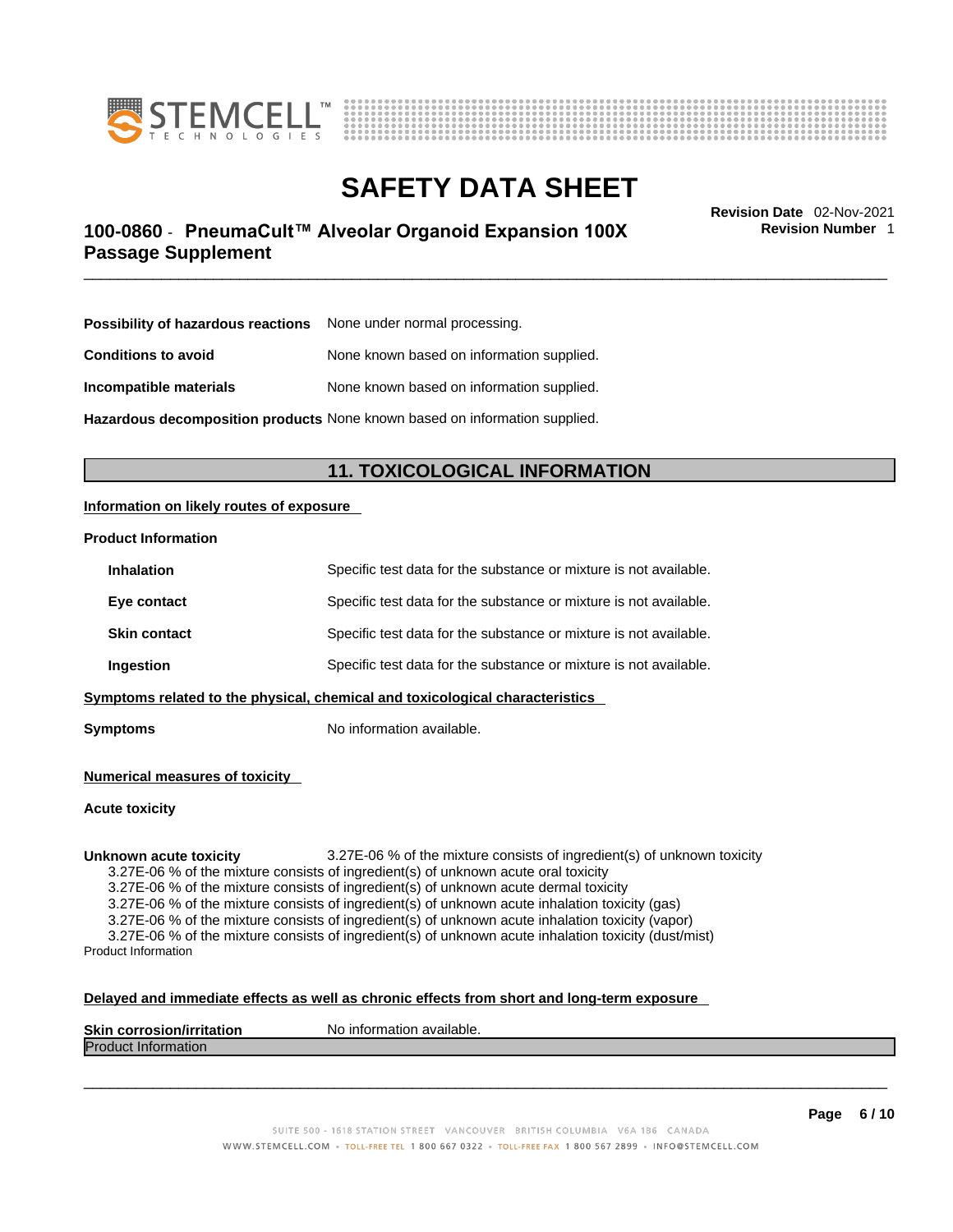

**Ecotoxicity** 



# **SAFETY DATA SHEET**

# \_\_\_\_\_\_\_\_\_\_\_\_\_\_\_\_\_\_\_\_\_\_\_\_\_\_\_\_\_\_\_\_\_\_\_\_\_\_\_\_\_\_\_\_\_\_\_\_\_\_\_\_\_\_\_\_\_\_\_\_\_\_\_\_\_\_\_\_\_\_\_\_\_\_\_\_\_\_\_\_\_\_\_\_\_\_\_\_\_\_\_\_\_ **Revision Date** 02-Nov-2021 **100-0860** - **PneumaCult™ Alveolar Organoid Expansion 100X Passage Supplement**

**Revision Number** 1

| Serious eye damage/eye irritation        | No information available. |  |
|------------------------------------------|---------------------------|--|
| <b>Product Information</b>               |                           |  |
| <b>Respiratory or skin sensitization</b> | No information available. |  |
| <b>Product Information</b>               |                           |  |
| <b>Germ cell mutagenicity</b>            | No information available. |  |
| <b>Product Information</b>               |                           |  |
| Carcinogenicity                          | No information available. |  |
| <b>Reproductive toxicity</b>             | No information available. |  |
| <b>Product Information</b>               |                           |  |
| <b>STOT - single exposure</b>            | No information available. |  |
| <b>Product Information</b>               |                           |  |
| <b>STOT - repeated exposure</b>          | No information available. |  |
| <b>Product Information</b>               |                           |  |
| <b>Aspiration hazard</b>                 | No information available. |  |

# **12. ECOLOGICAL INFORMATION**

| ECOLOXICITY<br><b>Product Information</b> |                                    |  |
|-------------------------------------------|------------------------------------|--|
| <b>Persistence and degradability</b>      | No information available.          |  |
| <b>Bioaccumulation</b>                    | There is no data for this product. |  |
| Other adverse effects                     | No information available.          |  |

# **13. DISPOSAL CONSIDERATIONS**

| Waste treatment methods                |                                                                                                                    |
|----------------------------------------|--------------------------------------------------------------------------------------------------------------------|
| Waste from residues/unused<br>products | Dispose of in accordance with local regulations. Dispose of waste in accordance with<br>environmental legislation. |
| Contaminated packaging                 | Do not reuse empty containers.                                                                                     |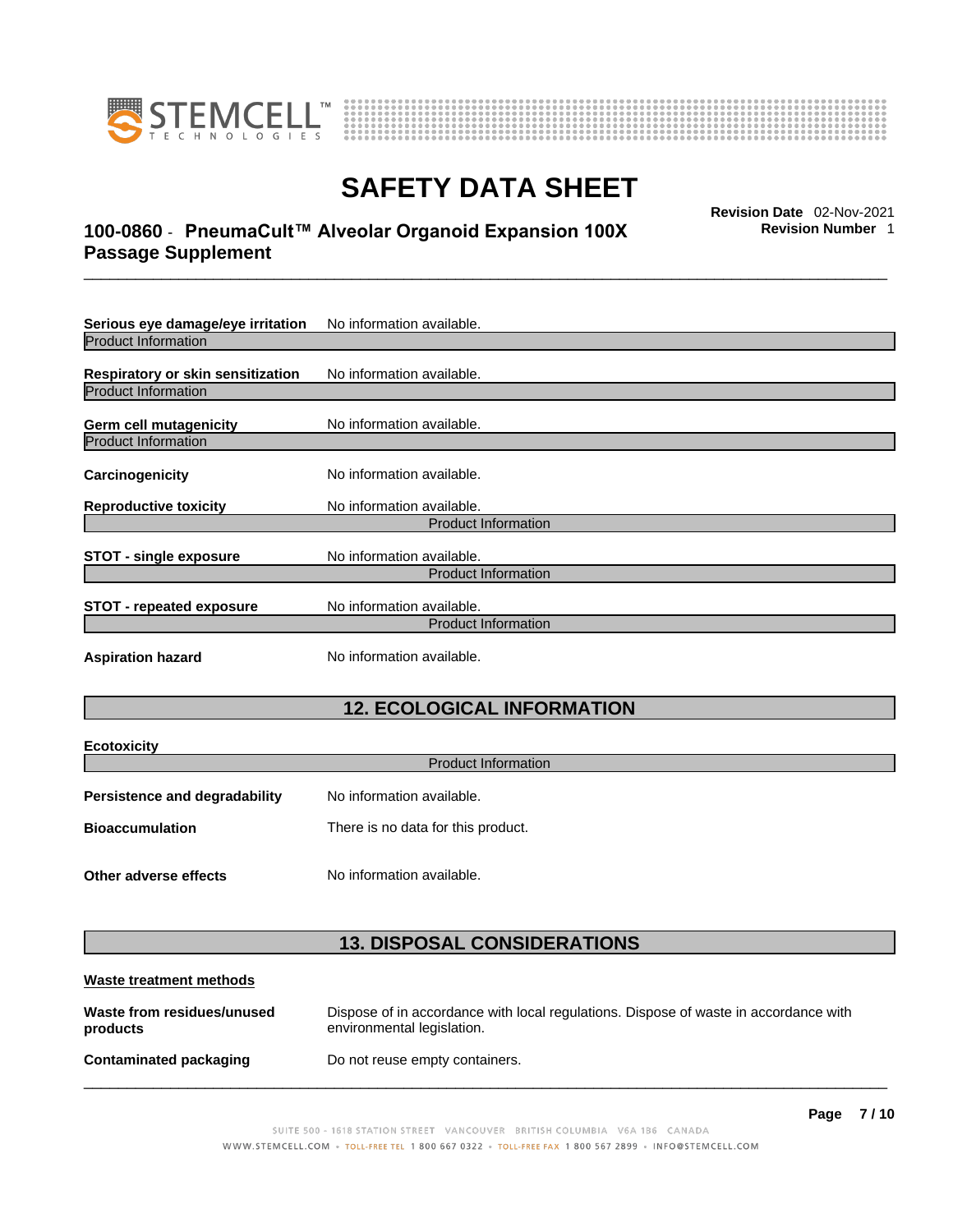



**Revision Number** 1

\_\_\_\_\_\_\_\_\_\_\_\_\_\_\_\_\_\_\_\_\_\_\_\_\_\_\_\_\_\_\_\_\_\_\_\_\_\_\_\_\_\_\_\_\_\_\_\_\_\_\_\_\_\_\_\_\_\_\_\_\_\_\_\_\_\_\_\_\_\_\_\_\_\_\_\_\_\_\_\_\_\_\_\_\_\_\_\_\_\_\_\_\_ **Revision Date** 02-Nov-2021 **100-0860** - **PneumaCult™ Alveolar Organoid Expansion 100X Passage Supplement** 

# **14. TRANSPORT INFORMATION**

| DOT         | Not regulated |
|-------------|---------------|
| <u>TDG</u>  | Not regulated |
| <b>MEX</b>  | Not regulated |
| ICAO (air)  | Not regulated |
| IATA        | Not regulated |
| <b>IMDG</b> | Not regulated |
| <b>RID</b>  | Not regulated |
| <b>ADR</b>  | Not regulated |
| ADN         | Not regulated |

## **15. REGULATORY INFORMATION**

| <b>International Inventories</b> |                 |  |
|----------------------------------|-----------------|--|
| TSCA                             | Does not comply |  |
| <b>DSL/NDSL</b>                  | Does not comply |  |
| <b>EINECS/ELINCS</b>             | Does not comply |  |
| <b>ENCS</b>                      | Does not comply |  |
| <b>IECSC</b>                     | Does not comply |  |
| KECL                             | Does not comply |  |
| <b>PICCS</b>                     | Does not comply |  |
| <b>AICS</b>                      | Does not comply |  |
|                                  |                 |  |

 **Legend:** 

 **TSCA** - United States Toxic Substances Control Act Section 8(b) Inventory

 **DSL/NDSL** - Canadian Domestic Substances List/Non-Domestic Substances List

 **EINECS/ELINCS** - European Inventory of Existing Chemical Substances/European List of Notified Chemical Substances

 **ENCS** - Japan Existing and New Chemical Substances

 **IECSC** - China Inventory of Existing Chemical Substances

 **KECL** - Korean Existing and Evaluated Chemical Substances

 **PICCS** - Philippines Inventory of Chemicals and Chemical Substances

 **AICS** - Australian Inventory of Chemical Substances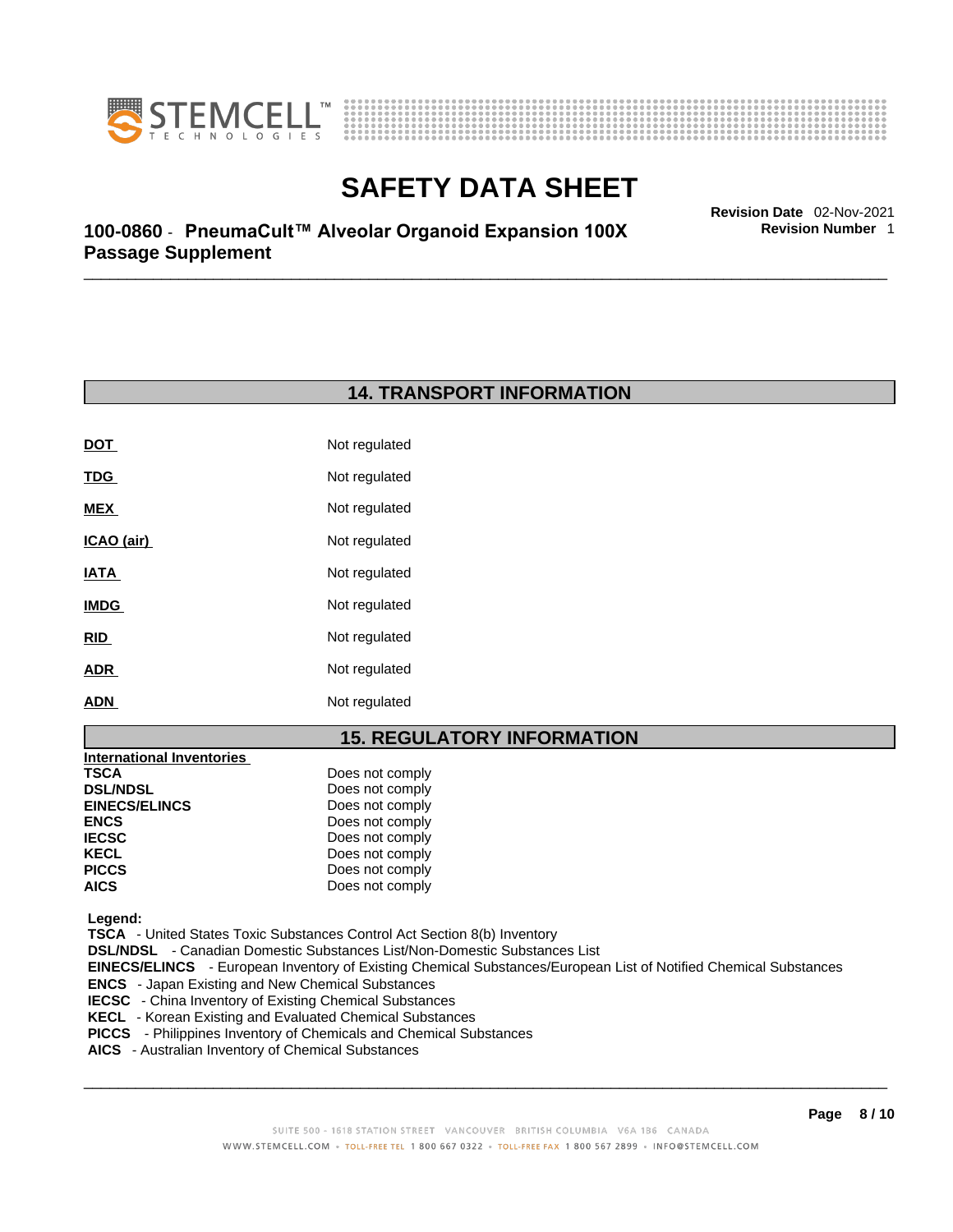



# \_\_\_\_\_\_\_\_\_\_\_\_\_\_\_\_\_\_\_\_\_\_\_\_\_\_\_\_\_\_\_\_\_\_\_\_\_\_\_\_\_\_\_\_\_\_\_\_\_\_\_\_\_\_\_\_\_\_\_\_\_\_\_\_\_\_\_\_\_\_\_\_\_\_\_\_\_\_\_\_\_\_\_\_\_\_\_\_\_\_\_\_\_ **Revision Date** 02-Nov-2021 **100-0860** - **PneumaCult™ Alveolar Organoid Expansion 100X Passage Supplement**

**Revision Number** 1

## **US Federal Regulations**

#### **SARA 313**

Section 313 of Title III of the Superfund Amendments and Reauthorization Act of 1986 (SARA). This product does not contain any chemicals which are subject to the reporting requirements of the Act and Title 40 of the Code of Federal Regulations, Part 372.

| SARA 311/312 Hazard Categories    |    |  |
|-----------------------------------|----|--|
| Acute health hazard               | N٥ |  |
| <b>Chronic Health Hazard</b>      | No |  |
| Fire hazard                       | No |  |
| Sudden release of pressure hazard | No |  |
| <b>Reactive Hazard</b>            | No |  |
|                                   |    |  |

## **CWA** (Clean Water Act)

This product does not contain any substances regulated as pollutants pursuant to the Clean Water Act (40 CFR 122.21 and 40 CFR 122.42).

#### **CERCLA**

This material, as supplied, does not contain any substances regulated as hazardous substances under the Comprehensive Environmental Response Compensation and Liability Act (CERCLA) (40 CFR 302) or the Superfund Amendments and Reauthorization Act (SARA) (40 CFR 355). There may be specific reporting requirements at the local, regional, or state level pertaining to releases of this material.

#### **US State Regulations**

#### **California Proposition 65**

This product does not contain any Proposition 65 chemicals.

### **U.S. State Right-to-Know Regulations**

#### **US State Regulations**

| Chemical name         | New Jersey | <b>Massachusetts</b> | Pennsylvania |
|-----------------------|------------|----------------------|--------------|
| Water                 |            |                      |              |
| <sup>7</sup> 732-18-5 |            |                      |              |

### **U.S. EPA Label Information**

### **EPA Pesticide Registration Number** Not applicable